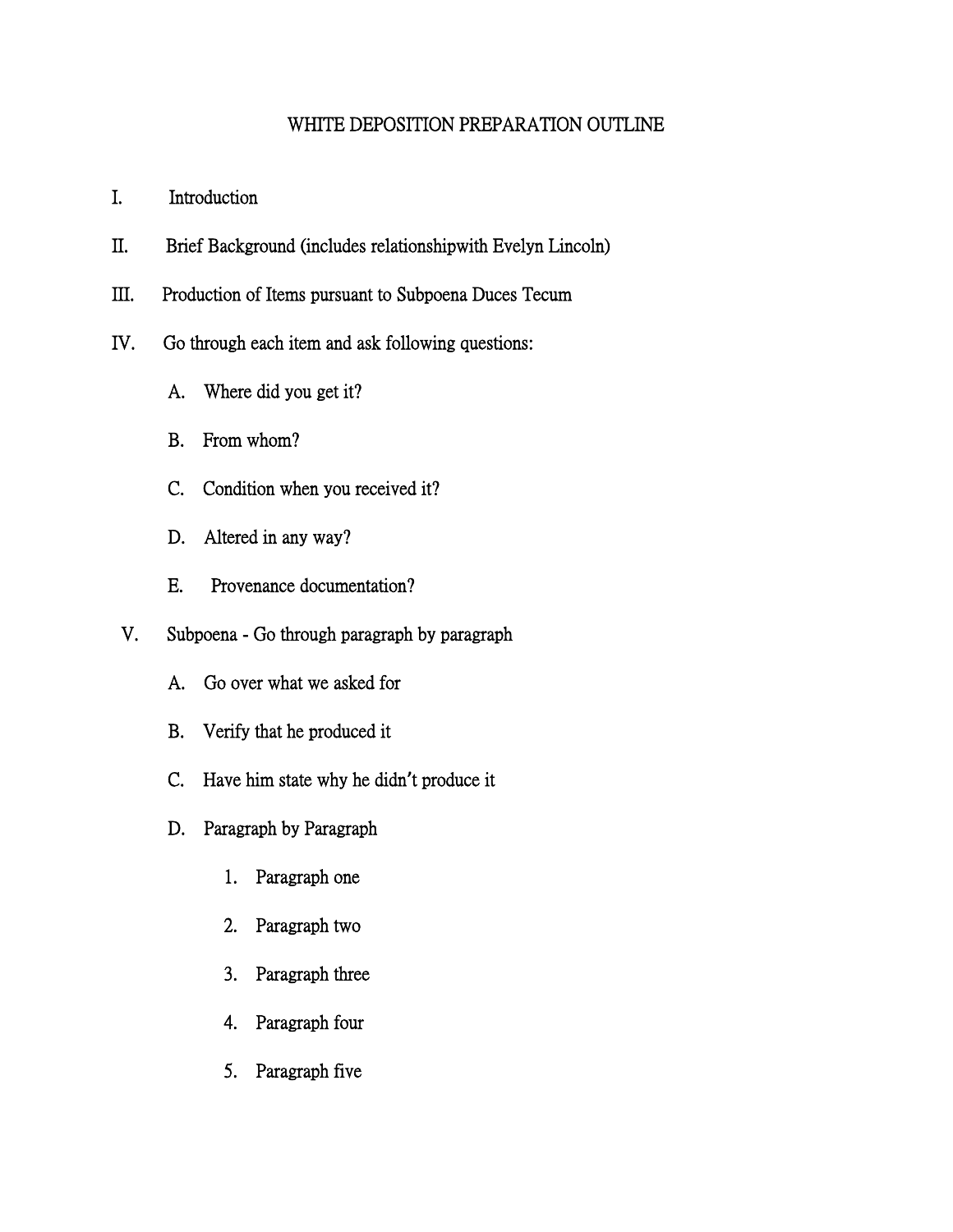- 6. Paragraph six
- 7. Paragraph seven
- 8. Paragraph eight
- 9. Paragraph nine
- 10. Paragraph ten
- VI. Controversey surrounding Lincolns**'** estates
	- A. Go over the accounting and see if there are any issues which pertain to him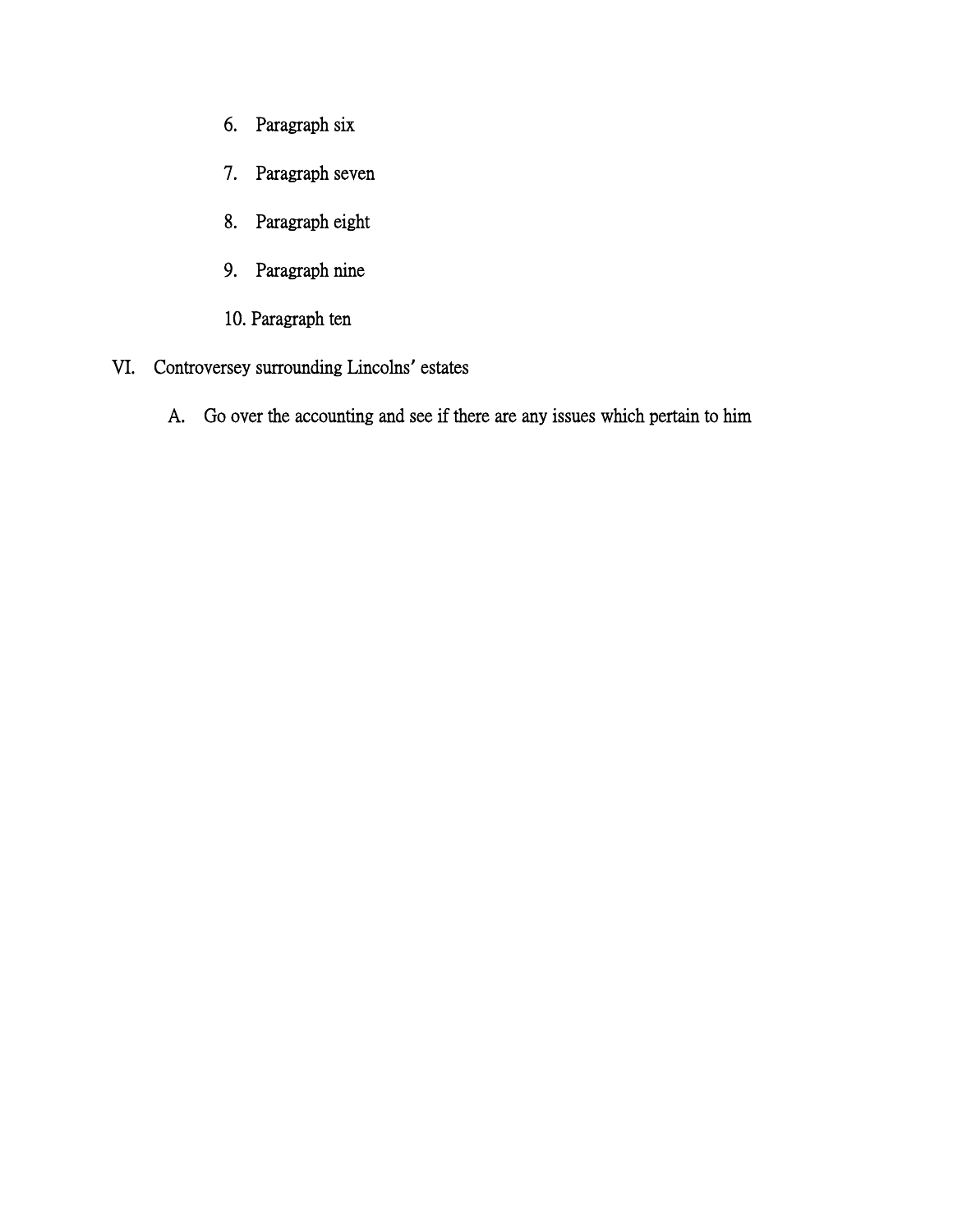- First order of business -
- Did you bring this subpoena in response to ?
- Mark Exhibits of inventories
- When Marking inventories ask for foundation
- What**'**s the basis for your estimate of the number of items in your collection
- From the 100,000, you produced.....here today.
- What did you do to guarantee that your search was conscientiously made?
- Have you ever reported to the press, something different?
- In a general way, how do you have your collection organized?
- Have you ever had any lists of your collection?
	- Box lists?
- Card lists?
- File cards?
- Computers?
- Audio recordings that you**'**ve made explaining your collection?